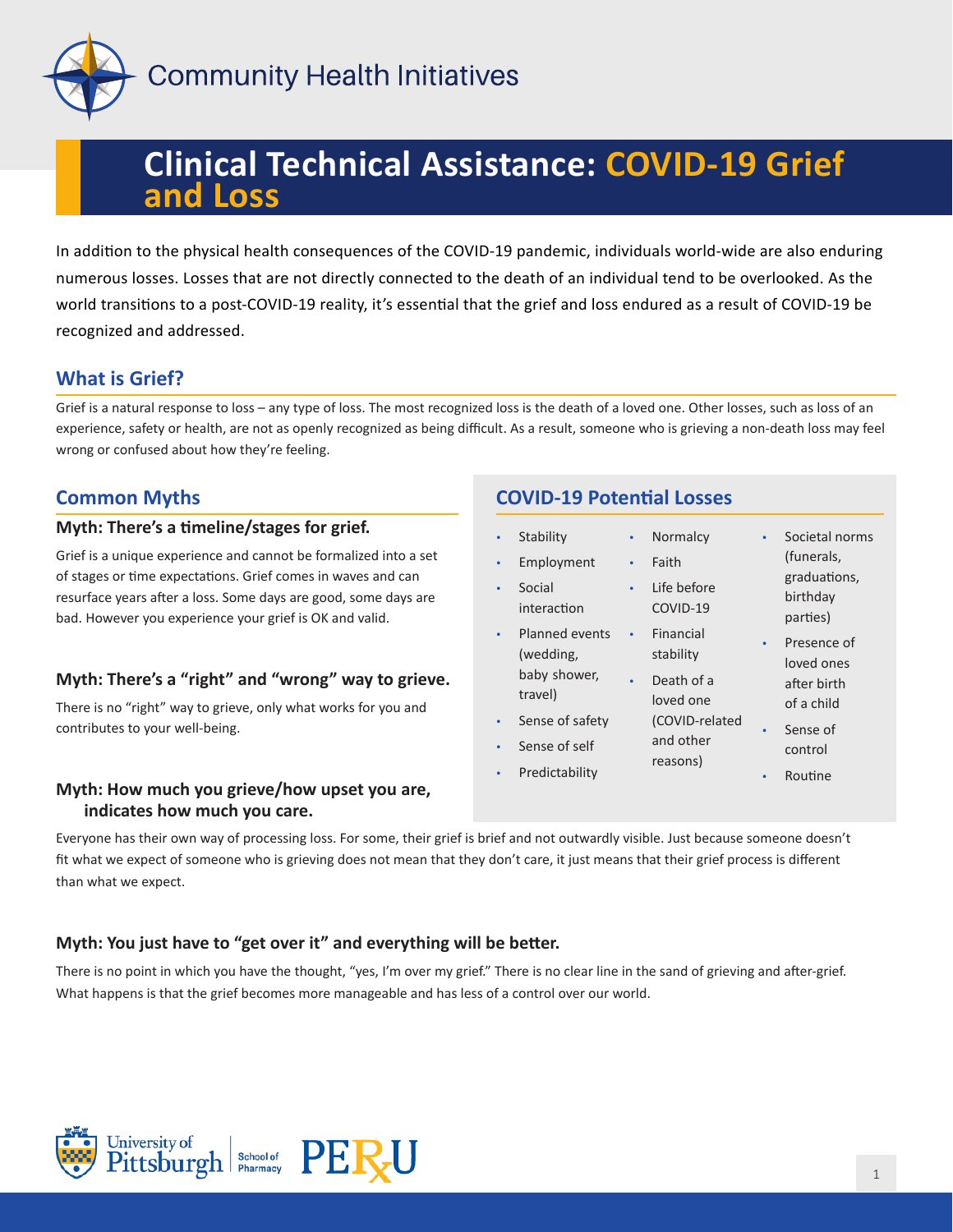#### **Myth: Ignoring the pain will help it go away.**

Grief is like a blow-up beach ball, the harder you push it under water, the higher it will soar when it gets the chance. Grief is natural and needs to be processed; Ignoring your feelings will only result in them coming back stronger at an inopportune time, usually when you're stressed and overwhelmed.

### **Myth: What worked for someone else in their grief will work for you, and if it doesn't then something's wrong with you.**

Two people can experience the same exact loss with the same implications and what helps one cope may not be effective for the other. Each person has their own was of grieving and coping.

#### **Myth: Grief should be experienced in isolation and is something to be embarrassed about experiencing.**

If someone is uncomfortable with your grief, it's because they have their own difficulties with loss – it is not a reflection of you, the validity of your feelings, or a reason for you to be alone with your grief.

## **When You're Grieving**

| <b>Do</b> |                                                                                                                              | Don't                  |                                                                                                        |  |  |  |
|-----------|------------------------------------------------------------------------------------------------------------------------------|------------------------|--------------------------------------------------------------------------------------------------------|--|--|--|
|           | Give yourself permission to feel.<br>Utilize your supports.                                                                  | $\bullet$              | Compare your experience to someone else's.<br>Set unrealistic expectations for yourself.               |  |  |  |
|           | Tend to your self-care.                                                                                                      | $\bullet$              | Judge your feelings.                                                                                   |  |  |  |
|           | Give yourself a break – be gentle with yourself.                                                                             | $\bullet$              | Minimize your experience.                                                                              |  |  |  |
| ٠         | Tend to your physical health - grief can manifest through physical<br>symptoms (headaches, weight change, lowered immunity). | $\bullet$<br>$\bullet$ | Let anyone tell you how to feel.<br>Turn to alcohol or other substances - although it may make         |  |  |  |
|           | Remember that you may not be as productive, energetic or<br>upbeat and that's OK!                                            |                        | things more bearable in the short-term, it will only make your<br>experience more difficult long-term. |  |  |  |
|           | Get rest.                                                                                                                    | $\bullet$              | Distract yourself by staying super busy.                                                               |  |  |  |
|           | Reach out for professional help if you think it would<br>be beneficial.                                                      | $\bullet$              | Isolate.                                                                                               |  |  |  |

## **Remember! Your feelings are valid and important.**